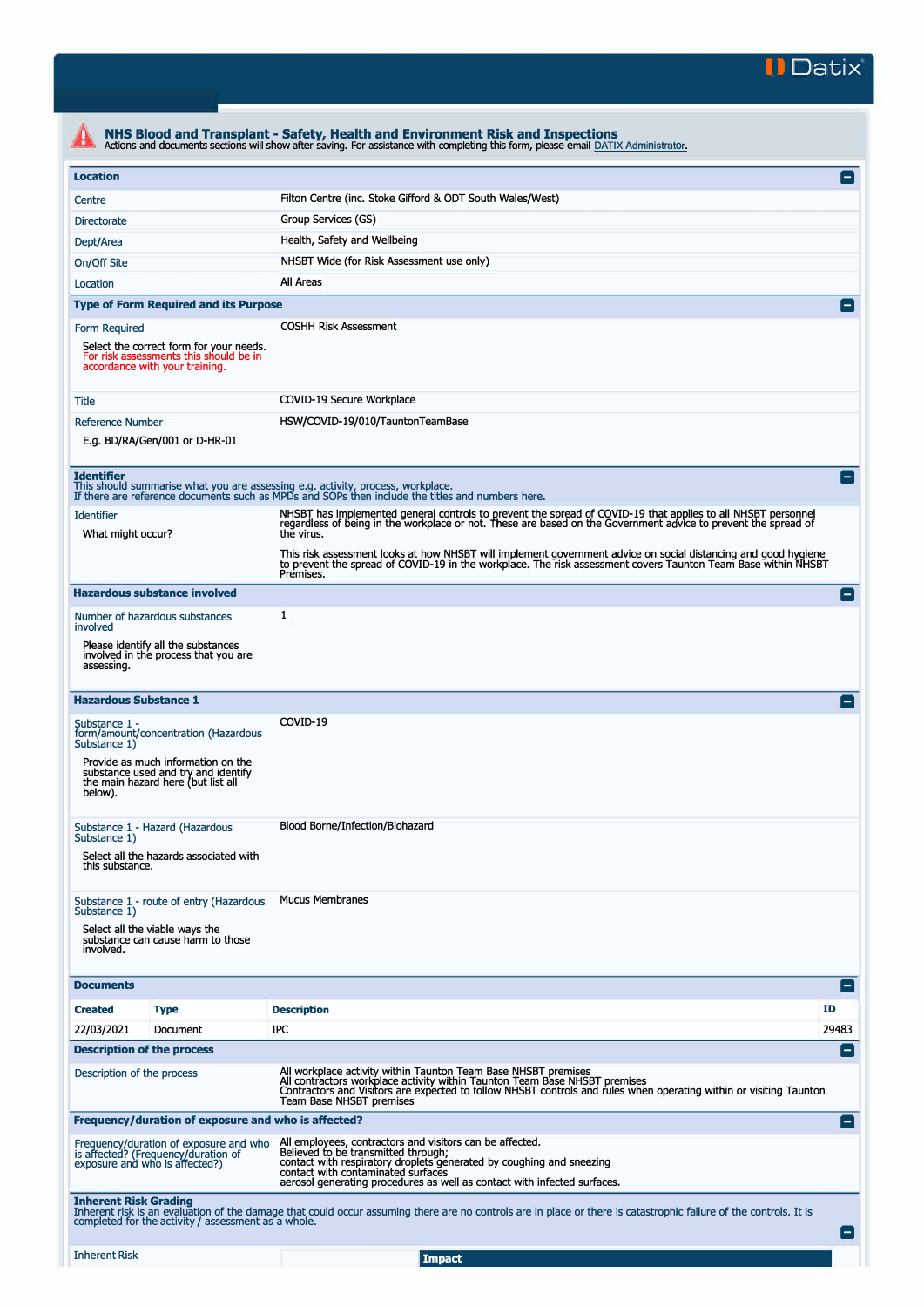| Red-Extreme<br>Orange-High<br>Yellow-Moderate<br>Green-Low                                                                                                                                                                                                                                                                                                                             | <b>Likelihood</b>                                                                                                                                                                                                                                                                                                                                                                                                                                                                                                                                                                                                                                                                                                                                                                                                                                                                                                                                                                                                                                                                                                                                                                                                                                                                                                                                                                                                                                                                                                                                                                                                                                                                                                                                                                                                                                                                                                                                                                                                                                                                                                                                                                                                                                                                                                                                                                                                                                                                                                                                                                                                                                                                                                                                                                                                                                                                                                                                                                                                                                                                                                                                                                                                                                 | <b>Negligible</b>               | Minor      | <b>Moderate</b>              | Major          | Catastrophic |                          |  |
|----------------------------------------------------------------------------------------------------------------------------------------------------------------------------------------------------------------------------------------------------------------------------------------------------------------------------------------------------------------------------------------|---------------------------------------------------------------------------------------------------------------------------------------------------------------------------------------------------------------------------------------------------------------------------------------------------------------------------------------------------------------------------------------------------------------------------------------------------------------------------------------------------------------------------------------------------------------------------------------------------------------------------------------------------------------------------------------------------------------------------------------------------------------------------------------------------------------------------------------------------------------------------------------------------------------------------------------------------------------------------------------------------------------------------------------------------------------------------------------------------------------------------------------------------------------------------------------------------------------------------------------------------------------------------------------------------------------------------------------------------------------------------------------------------------------------------------------------------------------------------------------------------------------------------------------------------------------------------------------------------------------------------------------------------------------------------------------------------------------------------------------------------------------------------------------------------------------------------------------------------------------------------------------------------------------------------------------------------------------------------------------------------------------------------------------------------------------------------------------------------------------------------------------------------------------------------------------------------------------------------------------------------------------------------------------------------------------------------------------------------------------------------------------------------------------------------------------------------------------------------------------------------------------------------------------------------------------------------------------------------------------------------------------------------------------------------------------------------------------------------------------------------------------------------------------------------------------------------------------------------------------------------------------------------------------------------------------------------------------------------------------------------------------------------------------------------------------------------------------------------------------------------------------------------------------------------------------------------------------------------------------------------|---------------------------------|------------|------------------------------|----------------|--------------|--------------------------|--|
|                                                                                                                                                                                                                                                                                                                                                                                        | <b>Almost Certain</b>                                                                                                                                                                                                                                                                                                                                                                                                                                                                                                                                                                                                                                                                                                                                                                                                                                                                                                                                                                                                                                                                                                                                                                                                                                                                                                                                                                                                                                                                                                                                                                                                                                                                                                                                                                                                                                                                                                                                                                                                                                                                                                                                                                                                                                                                                                                                                                                                                                                                                                                                                                                                                                                                                                                                                                                                                                                                                                                                                                                                                                                                                                                                                                                                                             | $\bigcirc$                      | $\bullet$  | $\bullet$                    | $\bullet$      | $\bullet$    |                          |  |
|                                                                                                                                                                                                                                                                                                                                                                                        | Likely                                                                                                                                                                                                                                                                                                                                                                                                                                                                                                                                                                                                                                                                                                                                                                                                                                                                                                                                                                                                                                                                                                                                                                                                                                                                                                                                                                                                                                                                                                                                                                                                                                                                                                                                                                                                                                                                                                                                                                                                                                                                                                                                                                                                                                                                                                                                                                                                                                                                                                                                                                                                                                                                                                                                                                                                                                                                                                                                                                                                                                                                                                                                                                                                                                            | $\overline{O}$                  | $\bullet$  | $\bullet$                    | $\bullet$      | $\bullet$    |                          |  |
|                                                                                                                                                                                                                                                                                                                                                                                        | <b>Possible</b>                                                                                                                                                                                                                                                                                                                                                                                                                                                                                                                                                                                                                                                                                                                                                                                                                                                                                                                                                                                                                                                                                                                                                                                                                                                                                                                                                                                                                                                                                                                                                                                                                                                                                                                                                                                                                                                                                                                                                                                                                                                                                                                                                                                                                                                                                                                                                                                                                                                                                                                                                                                                                                                                                                                                                                                                                                                                                                                                                                                                                                                                                                                                                                                                                                   | $\bullet$                       | $\bigcirc$ | $\bullet$                    | $\bullet$      | $\bullet$    |                          |  |
|                                                                                                                                                                                                                                                                                                                                                                                        | Unlikely                                                                                                                                                                                                                                                                                                                                                                                                                                                                                                                                                                                                                                                                                                                                                                                                                                                                                                                                                                                                                                                                                                                                                                                                                                                                                                                                                                                                                                                                                                                                                                                                                                                                                                                                                                                                                                                                                                                                                                                                                                                                                                                                                                                                                                                                                                                                                                                                                                                                                                                                                                                                                                                                                                                                                                                                                                                                                                                                                                                                                                                                                                                                                                                                                                          | $\bullet$                       | $\bigcirc$ | O                            | $\bullet$      | $\bullet$    |                          |  |
|                                                                                                                                                                                                                                                                                                                                                                                        | Rare                                                                                                                                                                                                                                                                                                                                                                                                                                                                                                                                                                                                                                                                                                                                                                                                                                                                                                                                                                                                                                                                                                                                                                                                                                                                                                                                                                                                                                                                                                                                                                                                                                                                                                                                                                                                                                                                                                                                                                                                                                                                                                                                                                                                                                                                                                                                                                                                                                                                                                                                                                                                                                                                                                                                                                                                                                                                                                                                                                                                                                                                                                                                                                                                                                              | $\bullet$                       | $\bullet$  | $\bullet$                    | $\overline{O}$ | $\bigcirc$   |                          |  |
|                                                                                                                                                                                                                                                                                                                                                                                        |                                                                                                                                                                                                                                                                                                                                                                                                                                                                                                                                                                                                                                                                                                                                                                                                                                                                                                                                                                                                                                                                                                                                                                                                                                                                                                                                                                                                                                                                                                                                                                                                                                                                                                                                                                                                                                                                                                                                                                                                                                                                                                                                                                                                                                                                                                                                                                                                                                                                                                                                                                                                                                                                                                                                                                                                                                                                                                                                                                                                                                                                                                                                                                                                                                                   | Rating (initial): 16<br>Extreme |            | <b>Risk level (initial):</b> |                |              |                          |  |
| <b>Controls in place</b><br>Best practice is to directly link the controls to the hazards they are reducing and to list them in order of preference according to the hierarchy of control i.e.<br>eliminate, substitute, engineering controls, information, instruction (such as SOPs and SSW), training, supervision, health surveillance and Personal Protective<br>Equipment (PPE). |                                                                                                                                                                                                                                                                                                                                                                                                                                                                                                                                                                                                                                                                                                                                                                                                                                                                                                                                                                                                                                                                                                                                                                                                                                                                                                                                                                                                                                                                                                                                                                                                                                                                                                                                                                                                                                                                                                                                                                                                                                                                                                                                                                                                                                                                                                                                                                                                                                                                                                                                                                                                                                                                                                                                                                                                                                                                                                                                                                                                                                                                                                                                                                                                                                                   |                                 |            |                              |                |              | l — I                    |  |
| Controls in place                                                                                                                                                                                                                                                                                                                                                                      |                                                                                                                                                                                                                                                                                                                                                                                                                                                                                                                                                                                                                                                                                                                                                                                                                                                                                                                                                                                                                                                                                                                                                                                                                                                                                                                                                                                                                                                                                                                                                                                                                                                                                                                                                                                                                                                                                                                                                                                                                                                                                                                                                                                                                                                                                                                                                                                                                                                                                                                                                                                                                                                                                                                                                                                                                                                                                                                                                                                                                                                                                                                                                                                                                                                   |                                 |            |                              |                |              |                          |  |
| E.G. "Gloves available to wear-YES"<br>For COSHH assessments please<br>consider other controls e.g. Health<br>Surveillance.                                                                                                                                                                                                                                                            | Personal controls at the team base.<br>- Colleagues know not report for work if showing any symptoms of COVID-19 symptoms include high temperature<br>and/or new and continuous cough or a loss of, or change in, your normal sense of taste or smell.<br>- Colleagues aware of other symptoms.<br>- Colleagues know to avoid contact with someone who is displaying symptoms of coronavirus (COVID-19).<br>-Colleagues know to avoid use of public transport, when possible.<br>-Avoid touching the face, particularly mouth, nose and eyes.<br>-Colleagues Wash hands regularly as per government and NHSBT advice:<br>- Upon entering and prior to leaving a workplace.<br>- Before and after eating or smoking.<br>- After coughing or sneezing.<br>- Colleagues maintain social distancing of 2m from others, whenever possible.<br>- Colleagues know how to implement good respiratory hygiene measures when coughing, sneezing, wiping or<br>blowing nose removing and putting on face coverings<br>- Colleagues take temperature on arrival and clean thermometer thoroughly after use.<br>- Colleagues use disposable tissues when coughing or sneezing and dispose of immediately after use into the<br>nearest waste bin or clinical waste bin<br>- All donor carers and nurses to be trained in how to wear, use and remove masks and training package to include<br>information on the hazard, risk and controls.<br>- Colleagues wear an appropriate Fluid Repellent Surgical Face Masks (FFP2) as required<br>- When on site, all Visitors / Contractors to sign in and out.<br>- Hand sanitiser stations / automatic dispensers are located around the<br>contractors to use whilst on site<br>Local Controls<br>SOCIAL DISTANCING<br>- Daily communications to emphasise social distancing.<br>- Social distancing signage in place to remind staff about "hands face space"<br>- Office-based colleagues working from home, wherever possible<br>- Occupancy limits in place for maintaining social distance in separate areas to include where applicable<br>Garage area;<br>- With both the vehicles inside - N/A to this team base as no vehicles stored inside.<br>- With one vehicle inside - N/A to this team base as no vehicles stored inside.<br>- Stores - limited to 1 person. Face mask worn if limit exceeded.<br>- Main Office - limited to 1 persons. Face mask worn if limit exceeded.<br>- Main Office - limited to 2 persons. Face mask worn if limit exceeded<br>- Kitchen/ St<br>- Other Offices - N/A to this team base.<br>- Meeting Room - N/A to this team base.<br>- Computers arranged to allow space between workstations - N/A to this team base.<br>- Computers arranged to avoid face to face working.<br>- Equipment moved to create wider walkways - N/A to this team base.<br>- Alternative work areas available for colleagues to work either in isolation or maintain 2m social distancing<br><b>CLEANING</b><br>- Cleaning equipment is available in work areas<br>- Gloves and apron worn when cleaning<br>- Ensure all shared touchpoints, inclusive of all items on cleaning checklist, are cleaned as detailed.<br>- Cleaning logs to be completed, signed, dated and records retained. |                                 |            |                              |                |              |                          |  |
|                                                                                                                                                                                                                                                                                                                                                                                        | meal breaks.<br>- Team all wear masks in team base and have temperature taken prior to commencement of shift.<br>- One set of computers face to face, staff rarely sit at both computers, when they do face masks in place and there                                                                                                                                                                                                                                                                                                                                                                                                                                                                                                                                                                                                                                                                                                                                                                                                                                                                                                                                                                                                                                                                                                                                                                                                                                                                                                                                                                                                                                                                                                                                                                                                                                                                                                                                                                                                                                                                                                                                                                                                                                                                                                                                                                                                                                                                                                                                                                                                                                                                                                                                                                                                                                                                                                                                                                                                                                                                                                                                                                                                              |                                 |            |                              |                |              |                          |  |
|                                                                                                                                                                                                                                                                                                                                                                                        | is 2 meters between faces<br>Managers must;                                                                                                                                                                                                                                                                                                                                                                                                                                                                                                                                                                                                                                                                                                                                                                                                                                                                                                                                                                                                                                                                                                                                                                                                                                                                                                                                                                                                                                                                                                                                                                                                                                                                                                                                                                                                                                                                                                                                                                                                                                                                                                                                                                                                                                                                                                                                                                                                                                                                                                                                                                                                                                                                                                                                                                                                                                                                                                                                                                                                                                                                                                                                                                                                       |                                 |            |                              |                |              |                          |  |
| - Ensure these measures are implemented and maintained at all times.                                                                                                                                                                                                                                                                                                                   |                                                                                                                                                                                                                                                                                                                                                                                                                                                                                                                                                                                                                                                                                                                                                                                                                                                                                                                                                                                                                                                                                                                                                                                                                                                                                                                                                                                                                                                                                                                                                                                                                                                                                                                                                                                                                                                                                                                                                                                                                                                                                                                                                                                                                                                                                                                                                                                                                                                                                                                                                                                                                                                                                                                                                                                                                                                                                                                                                                                                                                                                                                                                                                                                                                                   |                                 |            |                              |                |              |                          |  |
|                                                                                                                                                                                                                                                                                                                                                                                        | 29/09/2021 spoken with the line manager and she is happy with the controls, no changes required.                                                                                                                                                                                                                                                                                                                                                                                                                                                                                                                                                                                                                                                                                                                                                                                                                                                                                                                                                                                                                                                                                                                                                                                                                                                                                                                                                                                                                                                                                                                                                                                                                                                                                                                                                                                                                                                                                                                                                                                                                                                                                                                                                                                                                                                                                                                                                                                                                                                                                                                                                                                                                                                                                                                                                                                                                                                                                                                                                                                                                                                                                                                                                  |                                 |            |                              |                |              |                          |  |
| <b>Emergency Preparedness</b>                                                                                                                                                                                                                                                                                                                                                          | N/A                                                                                                                                                                                                                                                                                                                                                                                                                                                                                                                                                                                                                                                                                                                                                                                                                                                                                                                                                                                                                                                                                                                                                                                                                                                                                                                                                                                                                                                                                                                                                                                                                                                                                                                                                                                                                                                                                                                                                                                                                                                                                                                                                                                                                                                                                                                                                                                                                                                                                                                                                                                                                                                                                                                                                                                                                                                                                                                                                                                                                                                                                                                                                                                                                                               |                                 |            |                              |                |              | $\overline{\phantom{a}}$ |  |
| Storage and disposal / accidental release<br>and fire fighting requirements                                                                                                                                                                                                                                                                                                            |                                                                                                                                                                                                                                                                                                                                                                                                                                                                                                                                                                                                                                                                                                                                                                                                                                                                                                                                                                                                                                                                                                                                                                                                                                                                                                                                                                                                                                                                                                                                                                                                                                                                                                                                                                                                                                                                                                                                                                                                                                                                                                                                                                                                                                                                                                                                                                                                                                                                                                                                                                                                                                                                                                                                                                                                                                                                                                                                                                                                                                                                                                                                                                                                                                                   |                                 |            |                              |                |              |                          |  |
| <b>First Aid Measures</b>                                                                                                                                                                                                                                                                                                                                                              | If individuals are displaying any symptoms of COVID-19 as listed above, inform the Line Manager, individual concerned to go home and follow government guidelines.                                                                                                                                                                                                                                                                                                                                                                                                                                                                                                                                                                                                                                                                                                                                                                                                                                                                                                                                                                                                                                                                                                                                                                                                                                                                                                                                                                                                                                                                                                                                                                                                                                                                                                                                                                                                                                                                                                                                                                                                                                                                                                                                                                                                                                                                                                                                                                                                                                                                                                                                                                                                                                                                                                                                                                                                                                                                                                                                                                                                                                                                                |                                 |            |                              |                |              |                          |  |
| <b>Final risk Grading</b><br>Residual risk is an evaluation of the damage that could occur after taking into account the effectiveness of current controls. It is completed for the activity /<br>assessment as a whole.                                                                                                                                                               |                                                                                                                                                                                                                                                                                                                                                                                                                                                                                                                                                                                                                                                                                                                                                                                                                                                                                                                                                                                                                                                                                                                                                                                                                                                                                                                                                                                                                                                                                                                                                                                                                                                                                                                                                                                                                                                                                                                                                                                                                                                                                                                                                                                                                                                                                                                                                                                                                                                                                                                                                                                                                                                                                                                                                                                                                                                                                                                                                                                                                                                                                                                                                                                                                                                   |                                 |            |                              |                |              |                          |  |

| assessifient as a whole.                                   |                       |                     |                |                       |           |              |  |
|------------------------------------------------------------|-----------------------|---------------------|----------------|-----------------------|-----------|--------------|--|
| Residual Risk                                              |                       | Impact              |                |                       |           |              |  |
| Red-Extreme<br>Orange-High<br>Yellow-Moderate<br>Green-Low | Likelihood            | <b>Negligible</b>   | <b>Minor</b>   | <b>Moderate</b>       | Major     | Catastrophic |  |
|                                                            | <b>Almost Certain</b> | $\circ$             | $\bullet$      | $\bullet$             | $\bullet$ | $\bullet$    |  |
|                                                            | Likely                | $\bigcirc$          | $\bullet$      | $\bullet$             | $\bullet$ | $\bullet$    |  |
|                                                            | <b>Possible</b>       | $\bullet$           | $\bigcirc$     | $\bullet$             | $\bullet$ | $\bullet$    |  |
|                                                            | <b>Unlikely</b>       | $\bullet$           | $\overline{O}$ | $\overline{O}$        | $\bullet$ | $\bullet$    |  |
|                                                            | Rare                  | $\bullet$           | $\bullet$      | $\bullet$             | $\bullet$ | $\bigcirc$   |  |
|                                                            |                       | Rating (current): 4 |                | Risk level (current): |           |              |  |